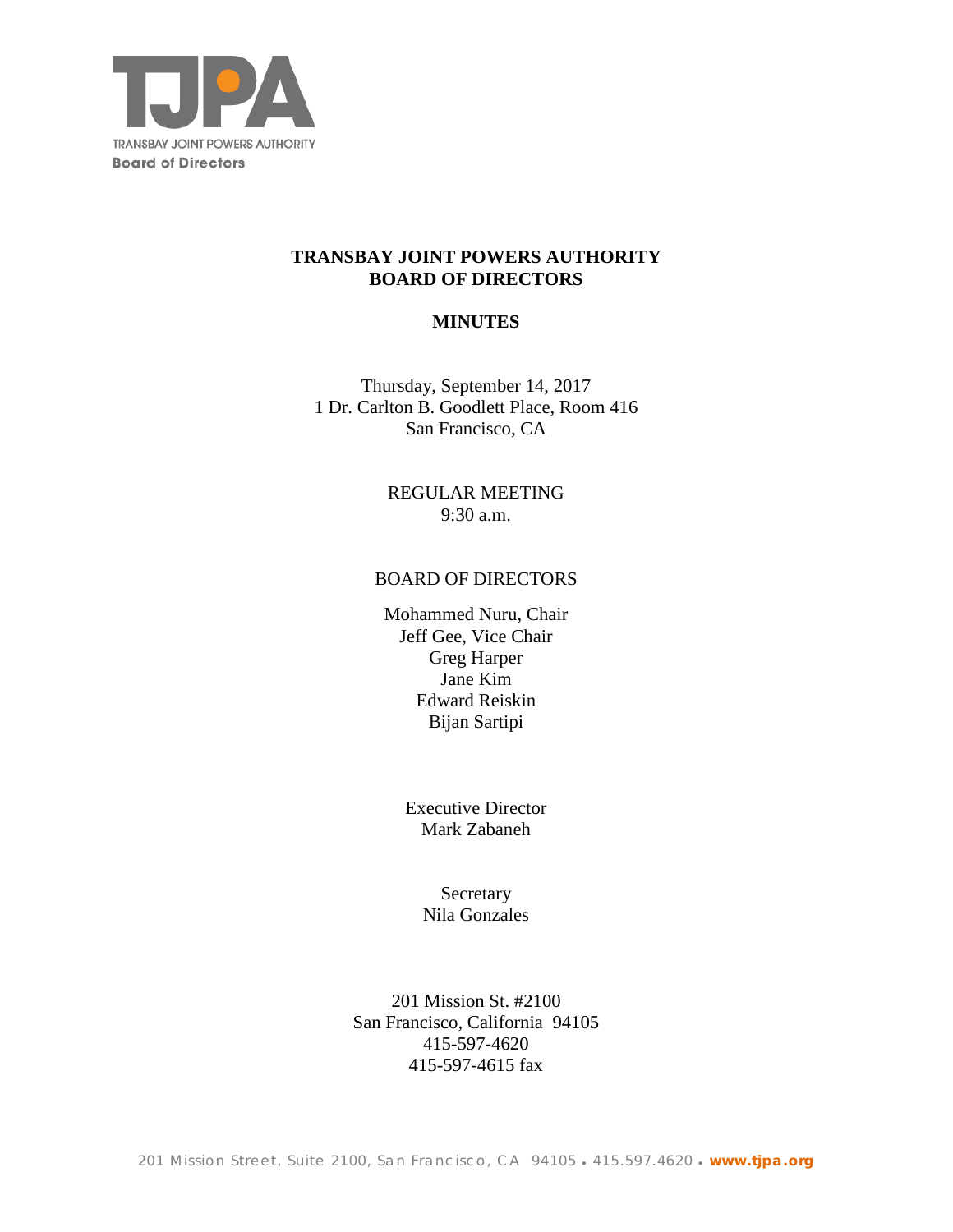### 9:30 – REGULAR MEETING

### ORDER OF BUSINESS

### 1. Call to Order

Chair Nuru called the meeting to order at 9:35 a.m.

## 2. Roll Call

Secretary Gonzales announced that Director Sartipi and Vice Chair Gee would not be present due to scheduling conflicts.

Present: Greg Harper Jane Kim Ed Reiskin Mohammed Nuru

Absent: Jeff Gee Bijan Sartipi

#### 3. Communications

Director Harper stated that a policy decision was needed in regards to the Naming Rights revenue as to whether it would be used for operational or capital costs. Executive Director Zabaneh stated that the annual Naming Rights revenue would be for operations and the initial lump sum payment would be for tenant improvements, which would reduce operations costs. It was agreed that the policy decision for the Naming Rights revenue would be addressed.

4. Board of Director's New and Old Business

None.

- 5. Executive Director's Report
	- Quarterly Financial Reports

Executive Director Zabaneh reported that on July 26, 2017 the Metropolitan Transportation Commission (MTC) approved an additional \$3 million dollars of Regional Measure 2 (RM2) for operations of the transit center which increases the MTC annual subsidy for operations of the transit center to \$8 million a year. He also provided an update on the California High Speed Rail Authority (CHSRA) appointment to the TJPA Board and noted the next step is for the City and County of San Francisco to take action and then the TJPA Board would amend the Joint Powers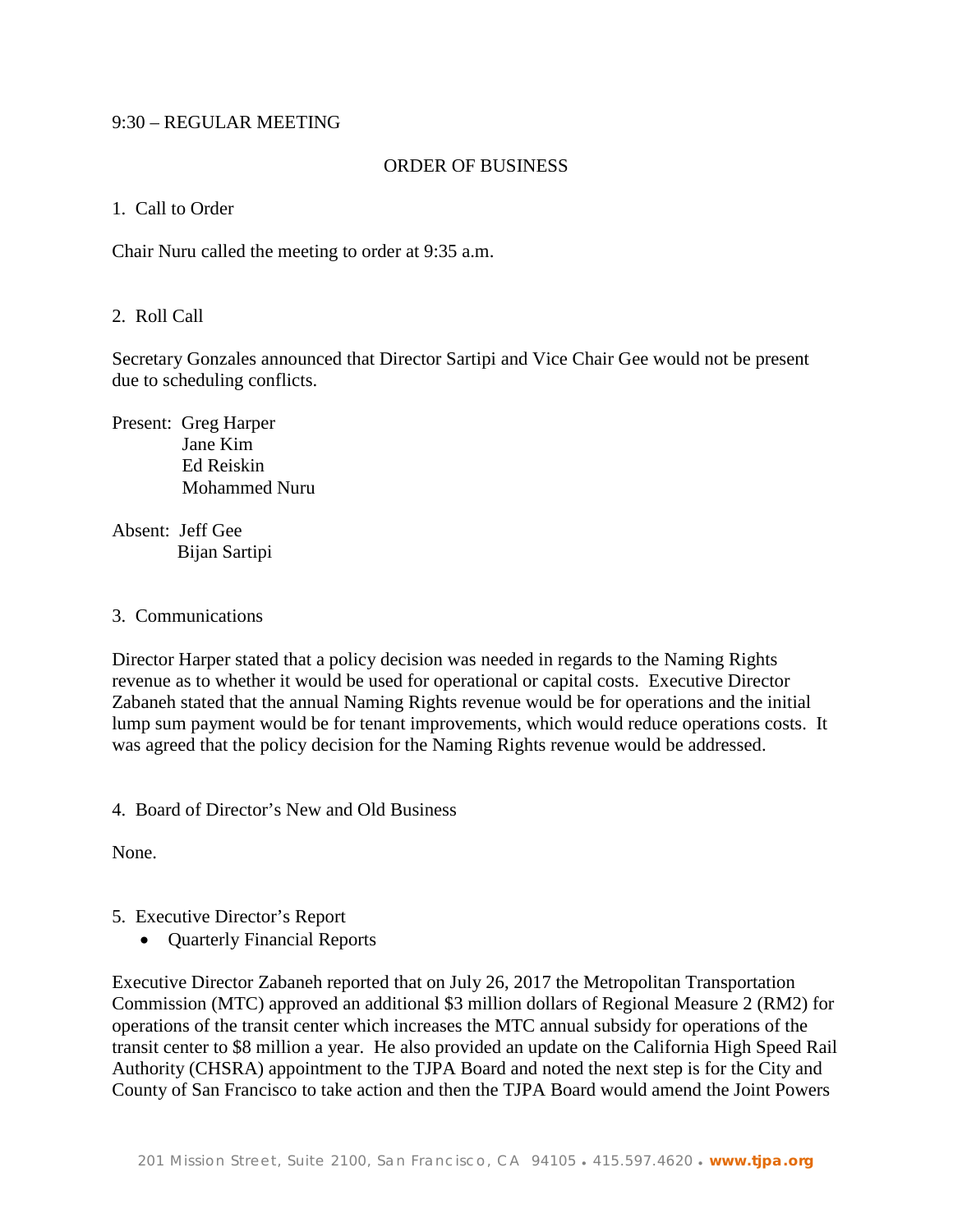Agreement and Bylaws. He reported on coordination efforts for Under Ramp Park (URP) with the Office of Community Investment and Infrastructure (OCII) who will fund and develop URP and noted that the California Transportation Commission, with support from Caltrans, approved a lease for \$1/year at their August meeting. He further reported on the \$5.4 million allocation provided by the San Francisco County Transportation Authority (SFCTA) in April 2017 to continue preliminary engineering and design work on the elements of the Downtown Rail Extension (DTX) that are common to all alternatives under consideration by the Railyards Alternatives and I-280 Boulevard (RAB) feasibility study. He specified that the allocation included funding for a tunnel options study and the preliminary results would be presented at the October TJPA Board Meeting. He also indicated that staff continues to work closely with the RAB team and the RAB team has confirmed that their study will be completed with a decision on selecting an alignment by December 2017. He stated that a public relations and community outreach firm is being sought to assist with the transition from the Temporary Terminal to the Transit Center.

Niccolo DeLuca, Townsend Public Affairs, provided a legislative update regarding Regional Measure 3 (RM3)/ SB595 and stated that the Transbay Program is looking good at \$325 million for Phase 2/DTX and up to \$500 million for operations. The Governor is expected to sign the bill for it to go to the voters on the June 2018 ballot.

Sara DeBord, TJPA Chief Financial Officer (CFO), provided the Quarterly Financial Reports.

## 6. Citizens Advisory Committee (CAC) Update

Bruce Agid, TJPA CAC Chair, reported on updates the CAC received at their September meeting and noted their contentment with the RAB study scheduled for completion by December 2017; their liking of the Facility Readiness Update and, in particular, the pop-up retail; their satisfaction with the overall approach presented in the Park Rules but noted the after-hours concerns they had which were adequately addressed by staff. He also mentioned the CAC's sense of urgency for a presentation regarding potential homeless issues and, in regard to the Construction Update, he expressed their disappointment with an additional minor slip in the schedule and noted that a Gantt chart schedule was requested to assist with tracking the start of bus operations in the transit center.

## 7. Public Comment

 Members of the public may address the Authority on matters that are within the Authority's jurisdiction and are not on today's calendar.

None.

# THE FOLLOWING MATTERS BEFORE THE TRANSBAY JOINT POWERS AUTHORITY ARE RECOMMENDED FOR ACTION AS STATED BY THE EXECUTIVE DIRECTOR OR THE CHAIR.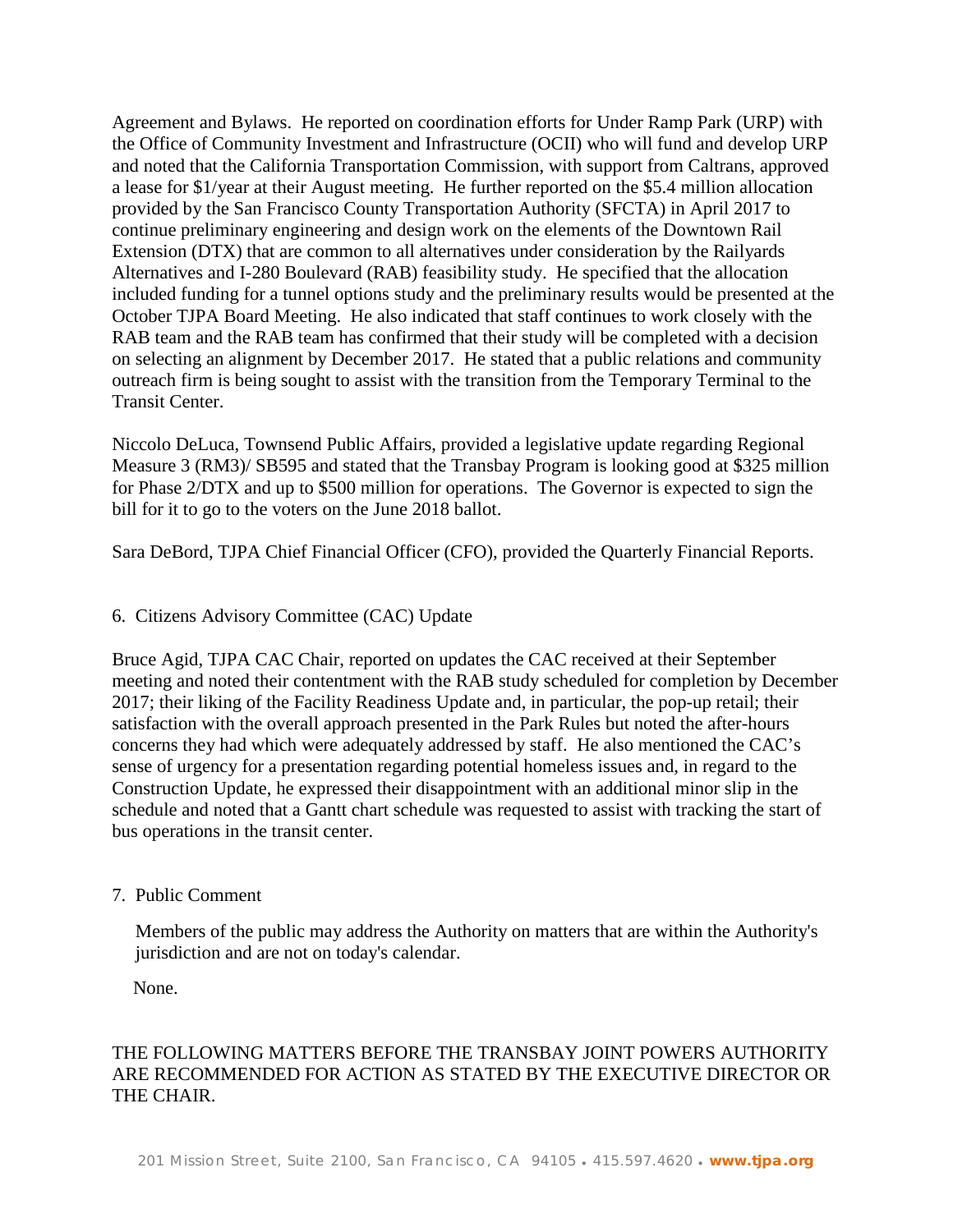## CONSENT CALENDAR

8. All matters listed hereunder constitute a Consent Calendar, are considered to be routine by the Transbay Joint Powers Authority, and will be acted upon by a single vote. There will be no separate discussion of these items unless a member of the Board or the public so requests, in which event the matter shall be removed from the Consent Calendar and considered as a separate item.

- (8.1) Approving the Minutes of the July 13, 2017 meeting.
- (8.2) Authorizing the Executive Director to extend the term for the current bench of law firms providing services in their respective practice areas on an as-needed basis by two years, without increasing the maximum compensation allowed for the bench.

### RESOLUTION 17-031

(8.3) Authorizing the Executive Director to amend the existing Cooperative Agreement with the California Department of Transportation to revise the scope and funding for services related to the Bus Storage Facility and the Bus Ramps, resulting in a net increase in authorized funds of \$100,000.

### RESOLUTION 17-032

(8.4) Approving extension of Jenny Holzer artwork for the Bus Deck Level of the transit center, increase fabrication budget for the artwork by \$600,000 with no change in the overall public art program budget, and amendments to certain agreements to implement.

## RESOLUTION 17-033

(8.5) Authorizing the Executive Director to issue a purchase order to KBM-Hogue in the amount of approximately \$370,000 for design, project management, manufacture, delivery, and installation of furniture for the TJPA's security operations center for the Salesforce Transit Center, building maintenance areas, and some outdoor areas, under the terms detailed in the Bay Area Headquarters Authority Agreement.

#### RESOLUTION 17-034

No public comment.

On motion to approve the Consent Calendar:

ADOPTED: AYES – Harper, Kim, Reiskin and Nuru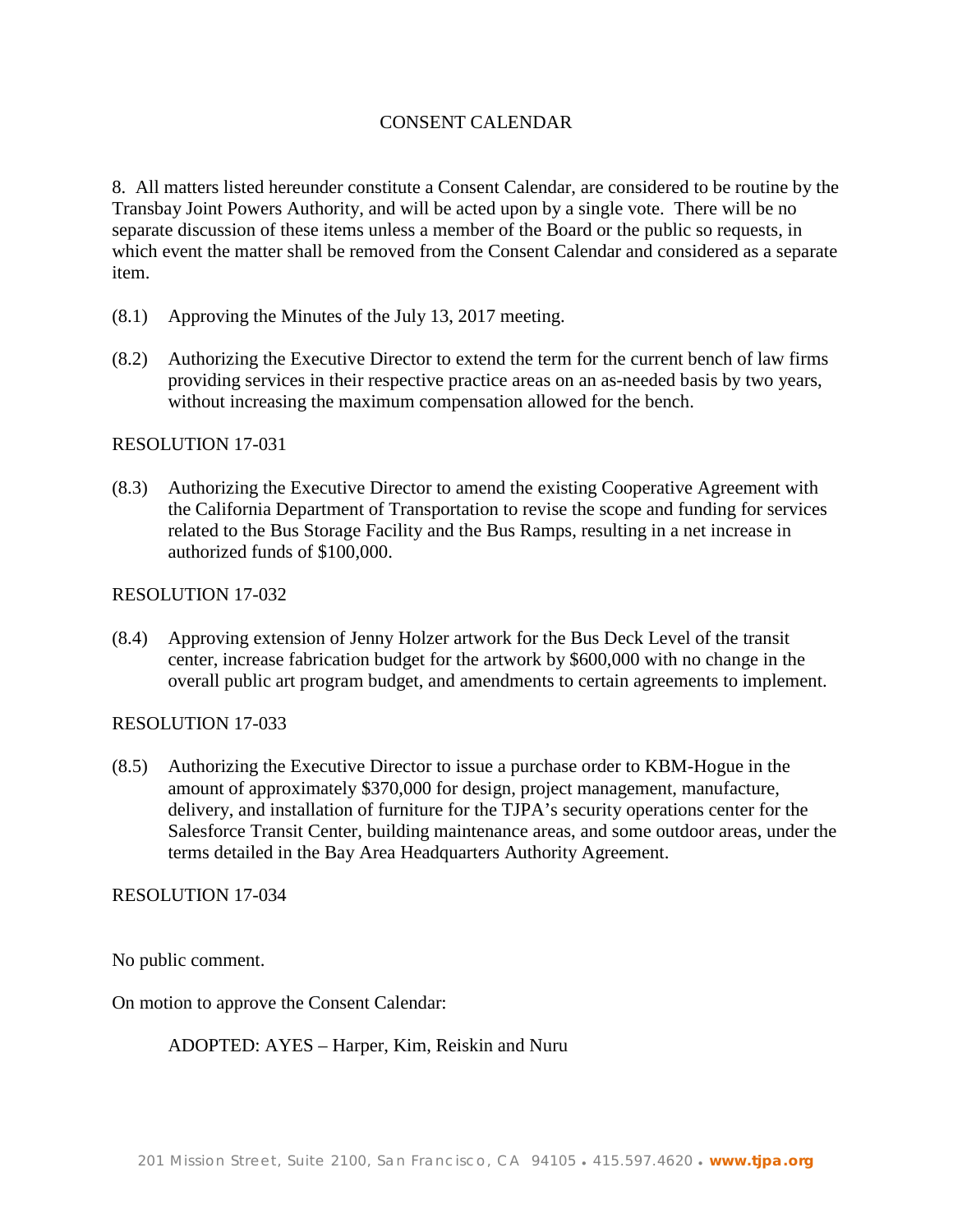## REGULAR CALENDAR

9. Adopting rules and regulations for the TJPA's park on the roof of the transit center, and authorizing staff to proceed with requesting proposed amendments to the San Francisco Municipal Code to make TJPA's park a "park" subject to certain rules and regulations under the Municipal Code.

Sidonie Sansom, TJPA Chief Security Officer (CSO), presented the item.

Director Harper suggested it be clarified further that the revenue of TJPA's park belongs to the TJPA.

Public Comment:

Jim Patrick, Patrick & Co., provided comments regarding the rules and regulations for TJPA's park and his understanding that the San Francisco Recreation and Parks Department would have jurisdictional authority. He also expressed concern because of his interpretation of how Proposition K, the Shadow Ordinance, would impact the park and nearby development. He provided a copy of the Shadow Ordinance and stated that he did not support modeling the Yerba Buena Garden park rules and regulations.

Andrew Robinson, East Cut Community Benefit District (CBD), provided comments in support of the item and stated the CBD is responsible for up to 80% of the maintenance and operations costs of TJPA's park. He also noted the CBD and TJPA are on a Joint Committee where this item has been discussed for the past several months, including the discussion of why dogs cannot be in the TJPA park, and that the CBD is looking for an interim dog area until Under Ramp Park is built.

## RESOLUTION 17-035

On motion to approve:

ADOPTED: AYES – Harper, Kim, Reiskin and Nuru

10. Authorizing the Executive Director to execute an amendment to the Professional Services Agreement for Legal Services with Jones Day to provide litigation support services arising from the movement of 301 Mission Street, for an additional compensation of \$1,500,000.

Executive Director Zabaneh presented the item.

Public Comment: Jim Patrick expressed his confusion regarding item 10 and item 11.

RESOLUTION 17-036

On motion to approve:

## ADOPTED: AYES – Harper, Kim, Reiskin and Nuru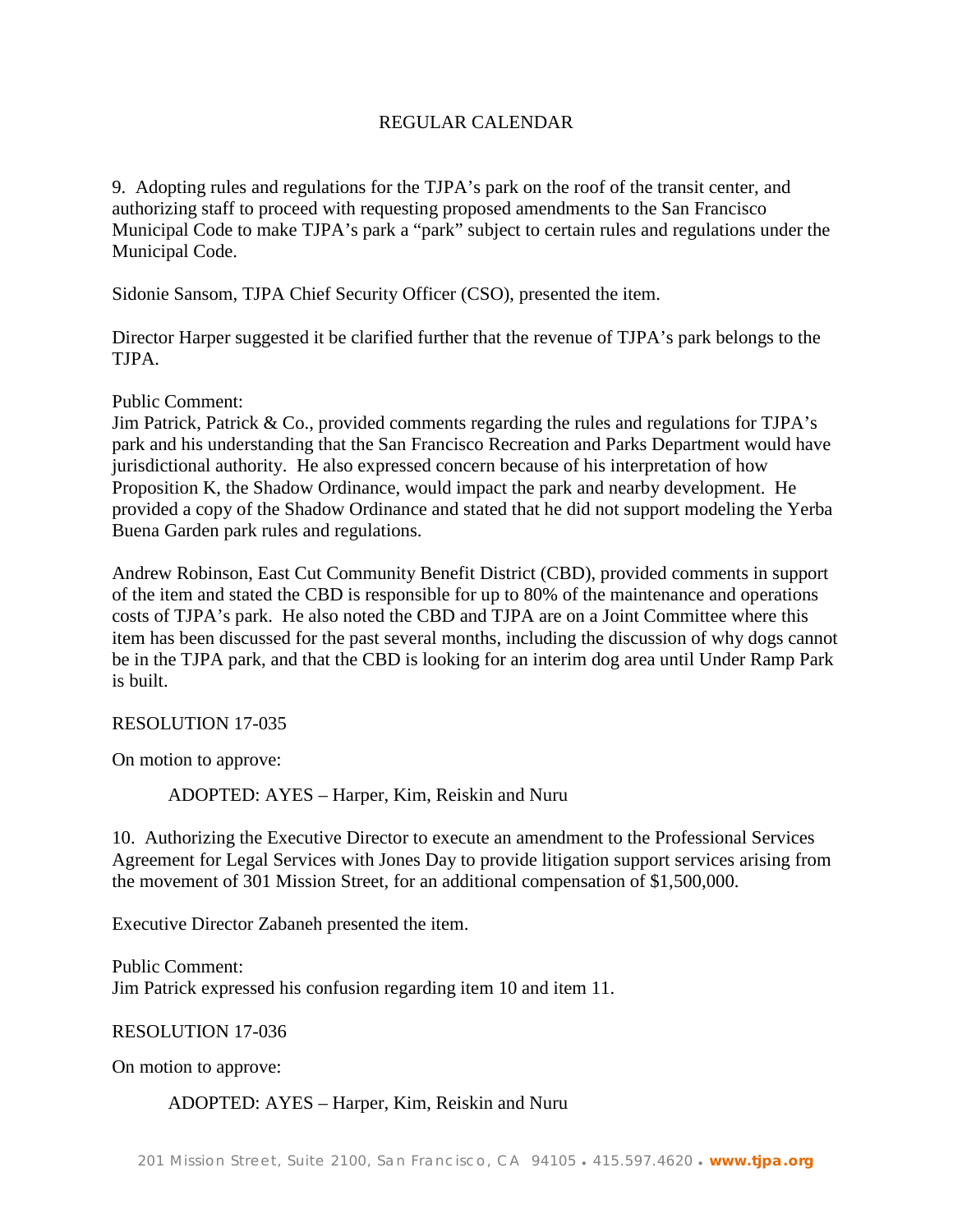11. Authorizing the Executive Director to execute a Waiver and Release Agreement with Millennium Tower Association and the TJPA's payment of \$1,159,694 for a full release of the TJPA's obligation for construction of a permanent wall under a 2008 Easement Agreement.

Executive Director Zabaneh confirmed that Chair Nuru's understanding was correct that this item is regarding a permanent wall that TJPA was going to construct under a 2008 Easement Agreement and instead TJPA will pay for them to construct it themselves.

Director Harper clarified that this item has nothing to do with the litigation; it is in regard to a prior obligation established in the 2008 Easement Agreement.

No public comment.

RESOLUTION 17-037

On motion to approve:

ADOPTED: AYES – Harper, Kim, Reiskin and Nuru

## 12. Construction Update.

Dennis Turchon, TJPA Senior Construction Manager, and Ron Alameida, Director of Design and Construction, presented the update along with Steve Humphreys of Webcor/Obayashi, Construction Manager/General Contractor, who reported on the schedule mitigation plan.

Director Reiskin inquired about the 5-weeks between the overall substantial completion date for the transit center and the mid-February 2018 lower levels substantial completion date. Mr. Alameida responded that it is probably for testing systems and commissioning and Mr. Humphreys confirmed. Director Reiskin asked if there is an opportunity to segment the request for temporary occupancy, even substantial completion for beneficial use, of the facility since the full facility will not be in use from day one. Mr. Alameida replied that it would be a challenge due to some of the systems, such as security and fire alarm.

Director Harper indicated that the AC Transit General Manager continues to reiterate to him the importance of all the things necessary for their service to function at the transit center on date specific. Mr. Alameida stated the need to push for more clarity from AC Transit.

13. Facility Readiness Update.

Martha Velez, TJPA Facility Manager, and Sidonie Sansom, TJPA CSO, presented the item.

Director Reiskin complimented staff on the presentation and suggested the schedule information be presented in the same manner as the Construction Update. He was pleased that some certainty on costs are coming to fruition and requested to see a cost comparison from what was contemplated and what is known now. He reiterated his support for Special TJPA Board